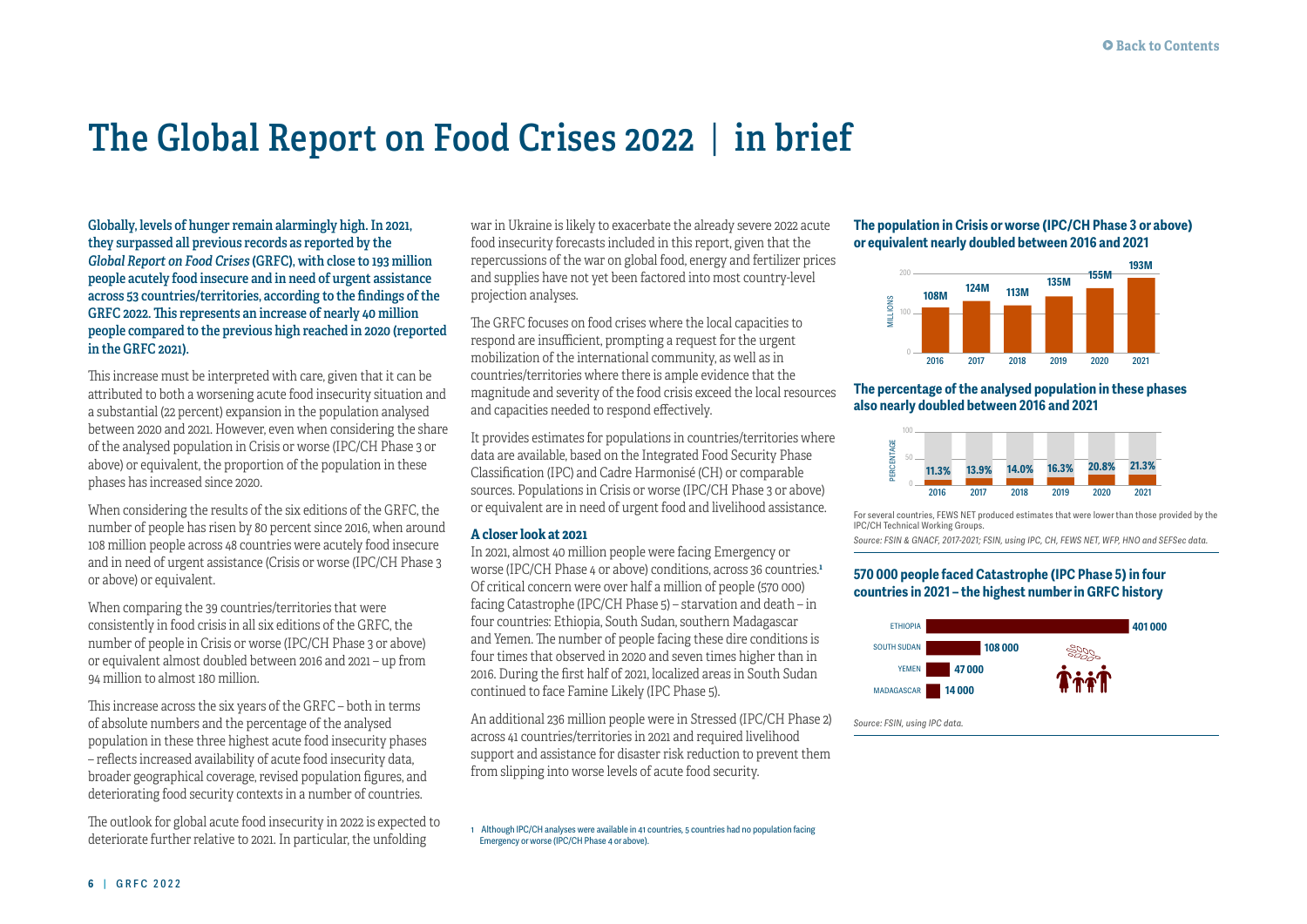#### **Ten countries/territories with the highest number of people in Crisis or worse (IPC/CH Phase 3 or above) or equivalent in 2021**



\* These consolidated estimates combine two IPC analyses – the October 2020 analysis of Belg and Meher-dependent areas (covering January–June 2021) and the May 2021 update of conflictaffected areas of Tigray, Afar and Amhara (covering May–June 2021). The Government of Ethiopia has not endorsed the May 2021 analysis.

*Source: FSIN, using IPC, CH and WFP data; GRFC 2022.*

In 2021, almost 70 percent of the total number of people in Crisis or worse (IPC/CH Phase 3 or above) or equivalent were found in ten food crisis countries/territories: the Democratic Republic of the Congo, Afghanistan, Ethiopia, Yemen, northern Nigeria, the Syrian Arab Republic, the Sudan, South Sudan, Pakistan, and Haiti. In seven of these, conflict/insecurity was the primary driver of acute food insecurity.

## **Drivers of acute food insecurity in 2021**

While the food crises profiled in the GRFC continue to be driven by multiple, integrated drivers that are often mutually reinforcing, conflict/insecurity remains the main driver. In 2021, around 139 million people were facing Crisis or worse (IPC/CH Phase 3 or above) or equivalent across 24 countries/territories where conflict/ insecurity was considered the primary driver.

This is a marked increase from 2020, when 99 million people in 23 conflict-affected countries/territories were in Crisis or worse (IPC/CH Phase 3 or above) or equivalent. It was the key driver in three of the four countries with populations in Catastrophe (IPC Phase 5) – Ethiopia, South Sudan and Yemen.

Economic shocks formed the main driver in 21 countries in 2021, where 30.2 million people were in Crisis or worse (IPC/CH Phase 3 or above) or equivalent. Global food prices rose to new heights in 2021 as a result of a combination of factors, notably an uneven global economic recovery from the COVID-19 pandemic and widespread supply chain disruptions.

Domestic food price inflation in many low-income countries rose significantly, particularly those with weak currencies and a high reliance on food imports, in those where border closures, conflict or insecurity disrupted trade flows and where weather extremes severely curtailed food production/availability. These macroeconomic factors had a major impact on the purchasing power of the poorest households, many of which were still experiencing job and income losses due to pandemic-related restrictions.

Weather extremes were the main drivers of acute food insecurity in eight African countries, with 23.5 million people in Crisis or worse (IPC/CH Phase 3 or above) or equivalent, including in southern Madagascar, where nearly 14 000 people were in Catastrophe (IPC Phase 5) in April–September 2021 due to the effects of drought.

The impact of weather-related disasters on acute food insecurity has intensified since 2020, when it was considered the primary driver for 15.7 million people across 15 countries. Weather shocks – in the form of drought, rainfall deficits, flooding and cyclones – have been particularly detrimental in key crises in East, Central and Southern Africa, and Eurasia.

## **Malnutrition in food-crisis countries**

Malnutrition remained at critical levels in countries affected by food crises, driven by a complex interplay of factors, including low quality food due to acute food insecurity and poor child-feeding practices, a high prevalence of childhood illnesses, and poor access to sanitation, drinking water and health care.

While data is limited, according to analyses carried out in 2021, almost 26 million children under 5 years old were suffering from wasting and in need of urgent treatment in 23 of the 35 major food crises. Within this, over 5 million children were at an increased risk of death due to severe wasting. In the ten food-crisis countries with the highest number of people in Crisis or worse (IPC/CH Phase 3 or above) or equivalent, 17.5 million children were wasted.

## **Numbers of people in Crisis or worse (IPC/CH Phase 3 or above) or equivalent by key driver in 2021**



Note: Many food crises are the result of multiple drivers. The GRFC has based this infographic on the predominant driver in each country/territory. *Source: FSIN, GRFC 2022.*

## **Countries/territories with more than 1 million wasted children under 5 years in 2021**



The data for child wasting in 2021 is derived from IPC AMN for Yemen (February 2021); Chad (April 2021); Nigeria (December 2021); Somalia (December 2021) and Mali (March 2022); from HNOs for Afghanistan (January 2022), the Sudan (December 2021), Democratic Republic of the Congo (February 2022) and South Sudan (February 2022); and from the Global Nutrition Cluster for Ethiopia (September 2021) and the Niger (mid-2021).

*Source: Global Nutrition Cluster; HNO 2022; IPC AMN 2020–2022.*